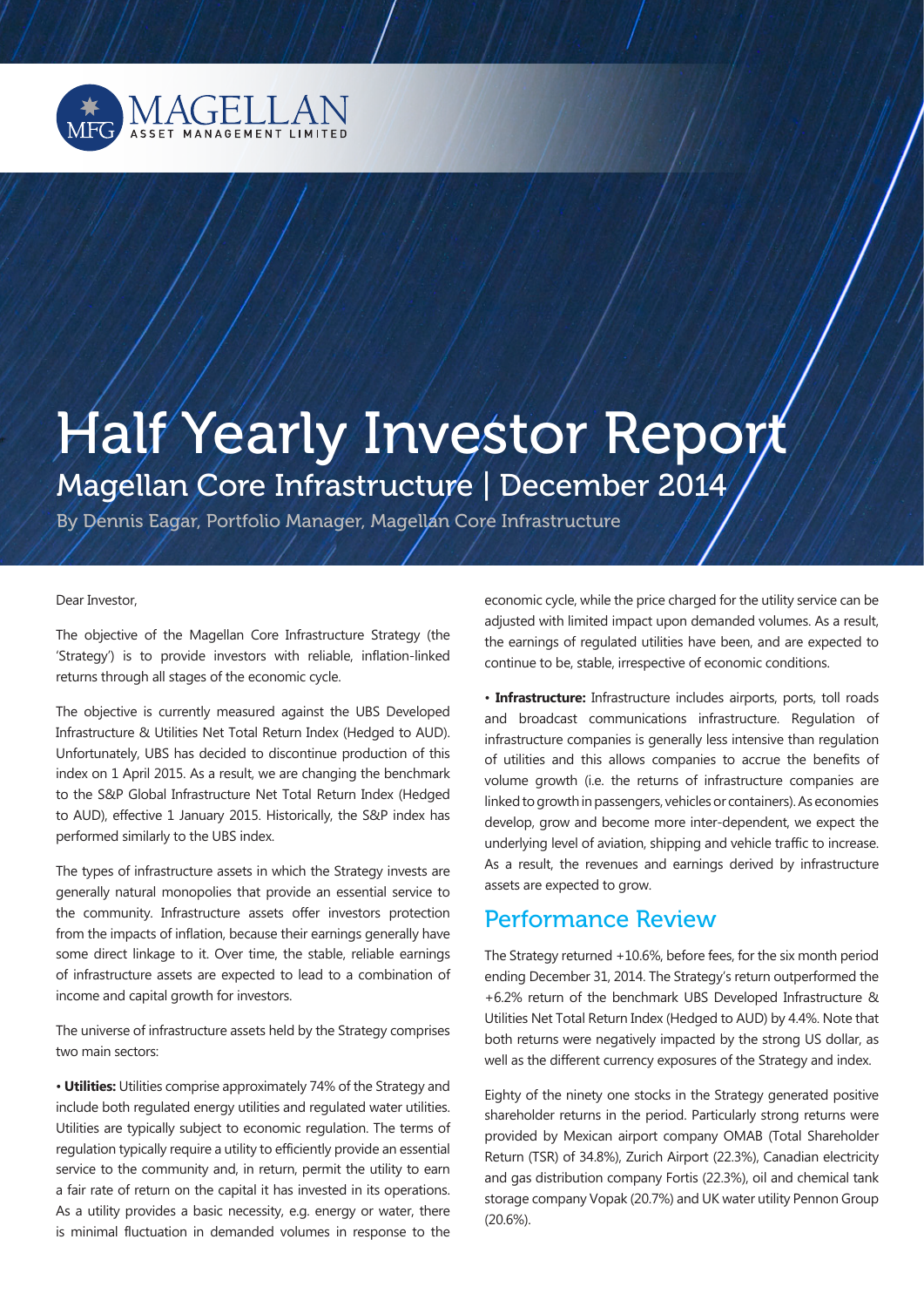All of sectors represented by investments held by the Strategy delivered positive returns for the period, with the Integrated Power sector providing a weighted average TSR of 14.7%, Water Utilities delivering 12.7%, Electricity Transmission & Distribution delivering 9.8% and Airports generating a 9.0%.

Geographically, the Strategy's US exposures generated a TSR of 14.3%, Australian/New Zealand stocks provided a TSR of 10.7%, UK stocks 9.8%, Canadian stocks 8.0% and European stocks 3.2%.

The performance of the benchmark was negatively impacted by stocks with a material exposure to oil prices, e.g. Australia's Origin Energy, which provided a TSR of -18.8% for the period, while utilities with substantial exposure to power generation again performed very poorly. Examples of the latter include the UK's Drax Group (TSR of -27.5%) and NRG Energy in the USA (-26.9%). Offsetting these losses was the strong performance of Japanese stocks, which delivered a weighted average TSR of 17.7% for the period.

# Company in Focus - Enbridge

Enbridge Inc. is one of North America's largest energy infrastructure companies. It owns and operates the world's largest crude oil and liquids transportation system across Canada and the United States. This asset base is dominated by a petroleum pipeline network that delivers more than 2.2 million barrels per day.

The company also owns a vast network of natural gas-related transmission and midstream assets in the region. Additionally, Enbridge owns and operates Canada's largest natural gas distribution utility in Ontario, Quebec and New Brunswick, as well as parts of New York State in the US. More recently, Enbridge diversified its asset portfolio by entering into the clean energy sector through wind, solar and geothermal assets.

So why does the Strategy own this stock? For some time, Magellan has recognised two important observations in the North American energy infrastructure space:

• North America is undergoing an energy transformation. From a supply perspective, new technologies have allowed the industry to unlock massive reserves that were once inaccessible and uneconomical. The production growth has subsequently caused transportation shortages and bottlenecks between supply regions (e.g. Western Canadian oil sands) and major demand markets (e.g. US Gulf Coast). This has ultimately resulted in regional pricing differences/dislocations.

• Infrastructure can capitalise on price dislocation. The lack of market access essentially means that oil and gas producers can't achieve the premium prices being paid at the major demand hubs. New and/or additional pipeline capacity would obviously solve this, allowing the infrastructure owner to capture much of the price dislocation (or differential). For Canadian producers, this differential is estimated to be as much as \$50 million per day, according to the Canadian Chamber of Commerce.

This is where Enbridge comes in. The company has an established pipeline network that gives it a competitive advantage in terms of providing both access and additional capacity. The following exhibit shows a map of the company's liquids pipeline network, which illustrates the strategic value of its system – that is, delivering crude oil supplies from Alberta (Canada) and the Dakotas (US) to refineries in the US Midwest and Gulf Coast. Enbridge is also well positioned to bring supplies to eastern and western Canada for access to key foreign markets.

**Figure 1:** Enbridge Pipeline Network. Source: Enbridge



Enbridge's liquids pipelines, which generated 68% of the company's total FY13 earnings, are comprised of crude oil and liquids pipelines/ terminals across Canada and the US. As noted earlier, the entire network has the capacity to transport more than 2.2 million barrels each day. Assets within this segment are primarily made up of:

- The Mainline System, which is a common carrier system that brings crude products from western Canada to the US Midwest and eastern Canada.
- Regional Oil Sands Pipelines, which is a network of pipelines that link western Canadian reserves to key delivery points such as the Mainline System and other long-haul pipelines.
- The Spearhead System, a fully contracted pipeline that connects the US Midwest to North America's key market hub (Cushing, Oklahoma).
- The Seaway Pipeline (50% interest), which takes crude from Cushing to the US Gulf Coast region.

The Liquids Pipelines will continue to generate the majority of Enbridge's overall earnings as most of its planned investments are geared to this business. As it stands today, the company has \$33 billion in secured growth investments for 2014-2018, of which almost \$30 billion (or 91%) will be directed towards further spending on crude pipeline assets.

Besides the strategic value and growth potential of Enbridge's liquids pipelines, Magellan is equally attracted to the quality of returns the company expects to generate from these assets. Most of the \$30 billion in liquid pipeline projects are expected to earn low- to midteen returns (ROE basis over full asset life) under regulated tariffs or long-term take-or-pay contracts. Furthermore, the regulated/ contracted earnings are also linked to inflation.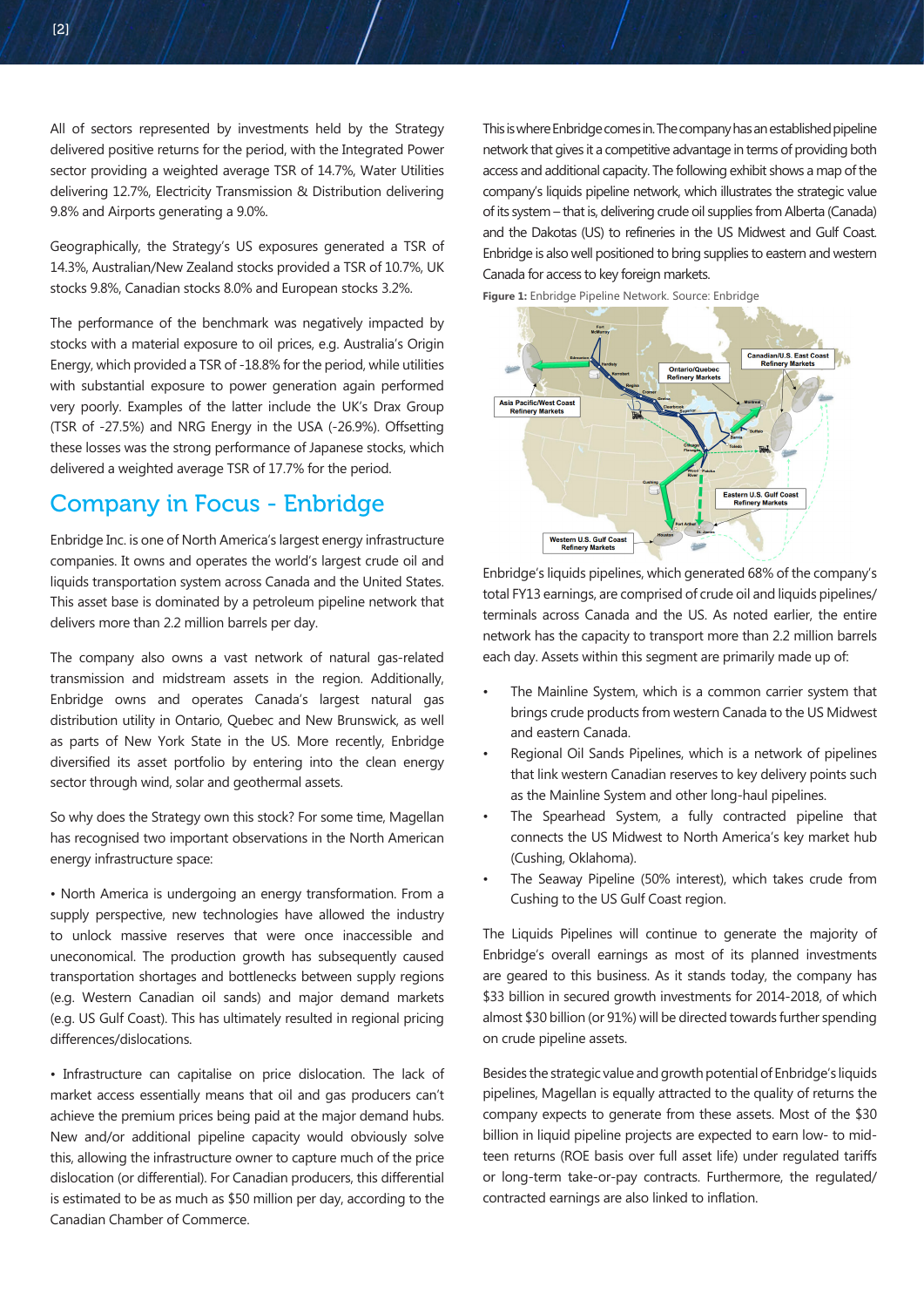Enbridge's investment program is not without risk, especially around construction and financing. However, investors should gain comfort from the fact that Enbridge has delivered \$20 billion of projects since 2008 – 95% of which have been to plan and the rest coming in under budget. Funding wise, the company has already pre-funded most of its needs with only \$1.5 billion of equity needed through 2018 – an amount Magellan is confident Enbridge can manage.

Importantly, Enbridge has limited near-term exposure to crude oil prices. Most of the company's earnings have no direct exposure to commodity prices as a result of it not owning physical crude oil or natural gas. Enbridge also limits its risk to volumes as many of its assets are main transmission lines, rather than gathering lines which are typically more sensitive to production activity around a particular reserve basin. To provide a toll-road analogy, Enbridge's pipeline assets are akin to major arterial highways linking large metropolitan areas, as opposed to local roads serving specific communities. This effectively means stable and predictable volume throughput (or demand) for Enbridge's pipelines.

To summarise, the ultimate outcome should be a positive one for Enbridge investors – a continuation of double-digit annual earnings growth (10-12%) through 2018, supplemented by dividend growth of 33% in 2015, followed up by annual increases of 14-16% over the 2015-18 period. All of this growth will occur under a proven low-risk business model.

### Company in Focus - Vopak

Headquartered in the Netherlands, Vopak owns liquid storage tanks located in ports around the world. In total, the company has 80 'terminals' in over 28 countries, with an aggregate tank capacity of 33 million cubic meters. The capacity of these tanks is contracted to customers, typically on a multi-year basis and the contracts are largely structured on a take-or-pay basis - meaning that Vopak receives the majority of its fees whether the customer uses the capacity or not. We view this contract structure positively, as there is little linkage between Vopak's revenues and volume throughput, which can be sensitive to commodity prices.

Vopak's asset base is diversified in terms of the regional and product markets in which it operates. 38% of the company's capacity is located in the Netherlands, 21% in EMEA (Europe, the Middle East and Africa), 22% in Asia, 10% in North America and 5% Latin America. In terms of the types of products, Vopak's earnings are split into oil products (approximately 50%), chemicals (20%), biofuels (10%) and liquefied natural gas (2.5%).

As a rule, the company derives profits from the imbalance between the geographic energy supply and demand sources around the world. Such imbalances exist for different types of oil products; for example, Europe exports petrol to the Americas while importing diesel and bunker (ship fuel). These imbalances create a need to store oil at both transport origins and destinations. Vopak's expertise, reputation and track-record allow it to get approval to develop new terminals and ensure its assets are located appropriately within the global energy supply chain.

**Figure 2:** Major oil product trade flows. Source: Vopak Company Filings



This complexity in the global energy supply chain creates opportunity for Vopak. As demand continues to grow in regions with limited oil production, such as Asia, Vopak should be able to continue generating attractive returns and develop new projects. However, Vopak's business is not without its risks. The company needs to maintain assets in the right trade-lanes, which requires ongoing execution from the management team (although this risk is somewhat reduced by having a relatively diversified asset base). Vopak has been pressured by increases in competing storage capacity in some regions, although its overall asset utilisation remains robust at 89%.

Another area of risk (and opportunity) is the level of demand for Vopak's oil storage capacity by specialised 'oil traders'. These traders will often buy oil and sell it 'forward' for delivery at a future date to lock in a profit. However, this activity requires the forward price to be above the current price and over the past few years this has not been the case. This has reduced the demand for oil storage in key hubs, such as Rotterdam, and contributed to marginally weaker utilisation and storage fees in some regions. However, following the recent oil price decline the 'forward curve' has reversed (see chart below). As a result, demand for Vopak's capacity should grow in its key trading hubs and this part of the market will begin to act as a tail-wind rather than head-wind.



**Figure 3:** Brent Forward Curve change December 2013 to January 2015. Source: Thomson Reuters

To summarise, Vopak is exposed to the energy industry through its operations, but has limited direct exposure to the price of oil